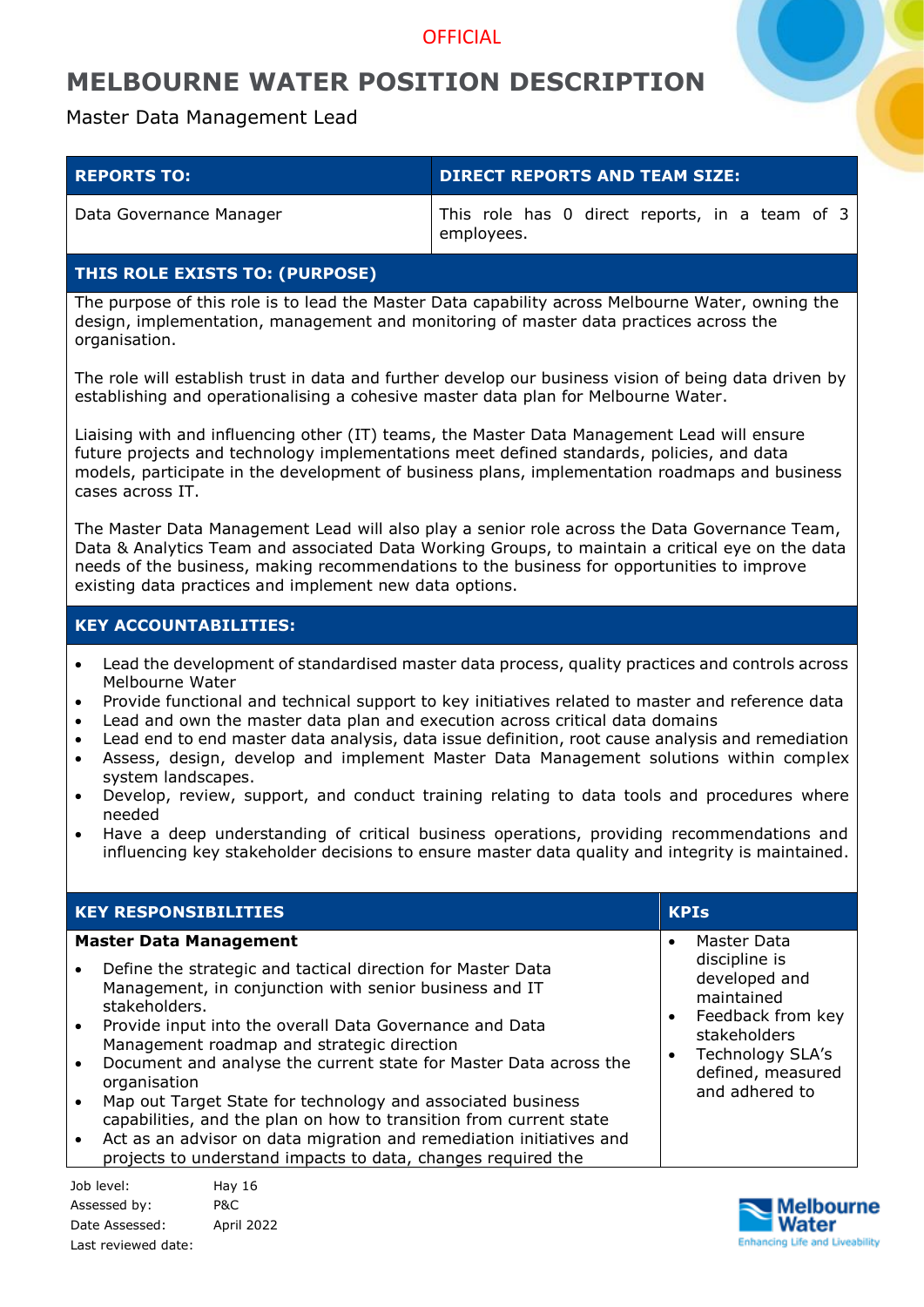## **OFFICIAL**

# **MELBOURNE WATER POSITION DESCRIPTION**

Master Data Management Lead

Last reviewed date:

| $\bullet$<br>$\bullet$<br>$\bullet$<br>implemented.<br>$\bullet$<br>$\bullet$<br>needs and drivers<br>$\bullet$<br>$\bullet$                                                                                                               | enterprise data model, ensure compliance to existing standards, and<br>new standards required to be developed where needed in conjunction<br>with data governance working groups<br>Investigating non-IT dimensions of solutions (e.g., opportunities for<br>business operations improvement)<br>Act as a consultant to the Data & Analytics team to ensure the<br>correct data is made available for analytical solutions<br>Own and support any Master Data technology solutions that are<br>Manage and support the relationship with any 3rd party parties<br><b>Engagement &amp; Communication</b><br>Engage with business and technical teams to understand business<br>Act as a trusted advisor to business<br>Act as an internal consultant, providing advice to business on a range<br>of IT-related matters (and involving other members of the IT team                                                                                                                                                                                                                                                                                                                                                                                                                                                                                                                                                                                                                                               | Participation in<br>$\bullet$<br>relevant business<br>consulting and<br>program<br>management<br>meetings and<br>workshops |
|--------------------------------------------------------------------------------------------------------------------------------------------------------------------------------------------------------------------------------------------|----------------------------------------------------------------------------------------------------------------------------------------------------------------------------------------------------------------------------------------------------------------------------------------------------------------------------------------------------------------------------------------------------------------------------------------------------------------------------------------------------------------------------------------------------------------------------------------------------------------------------------------------------------------------------------------------------------------------------------------------------------------------------------------------------------------------------------------------------------------------------------------------------------------------------------------------------------------------------------------------------------------------------------------------------------------------------------------------------------------------------------------------------------------------------------------------------------------------------------------------------------------------------------------------------------------------------------------------------------------------------------------------------------------------------------------------------------------------------------------------------------------|----------------------------------------------------------------------------------------------------------------------------|
| when appropriate)<br>$\bullet$                                                                                                                                                                                                             | Influence multiple and diverse stakeholders, internal and external to                                                                                                                                                                                                                                                                                                                                                                                                                                                                                                                                                                                                                                                                                                                                                                                                                                                                                                                                                                                                                                                                                                                                                                                                                                                                                                                                                                                                                                          | Stakeholder<br>$\bullet$                                                                                                   |
|                                                                                                                                                                                                                                            | the business to ensure objectives are met and the importance of<br>Master data management is maintained                                                                                                                                                                                                                                                                                                                                                                                                                                                                                                                                                                                                                                                                                                                                                                                                                                                                                                                                                                                                                                                                                                                                                                                                                                                                                                                                                                                                        | satisfaction<br>feedback                                                                                                   |
|                                                                                                                                                                                                                                            |                                                                                                                                                                                                                                                                                                                                                                                                                                                                                                                                                                                                                                                                                                                                                                                                                                                                                                                                                                                                                                                                                                                                                                                                                                                                                                                                                                                                                                                                                                                |                                                                                                                            |
|                                                                                                                                                                                                                                            | <b>SKILLS, KNOWLEDGE AND EXPERIENCE REQUIRED:</b>                                                                                                                                                                                                                                                                                                                                                                                                                                                                                                                                                                                                                                                                                                                                                                                                                                                                                                                                                                                                                                                                                                                                                                                                                                                                                                                                                                                                                                                              |                                                                                                                            |
| • Self-management skills<br>$\bullet$<br>$\bullet$<br>$\bullet$<br>• Interpersonal skills<br>$\bullet$<br>discussions<br>• Analytical skills<br>solutions<br>applicability<br>• Learning orientation<br>domains<br>• Strategic orientation | • Master Data Management Skills<br>• Strong experience in master data management and data governance roles<br>• Skills in the data lifecycle, covering both technical and business processes.<br>• Strong Data & Analytical skills<br>Able to work independently with minimal supervision<br>Able to exercise a high level of initiative<br>Able to demonstrate a high level of conceptual thinking, judgment and discretion<br>Very strong interpersonal skills: able to build and sustain effective working relationships at<br>all levels, but particularly with senior business and IT stakeholders<br>Strong consulting skills and an ability to discuss IT requirements with the business in non-<br>technical terms when required<br>Able to exercise influence over decision-making, without reliance on formal authority<br>Able to work effectively as part of a team<br>Strong written and verbal communication skills e.g., the ability to facilitate group<br>• Project Management skills and experience<br>Appreciation of all phases of standard IT project methodologies (Waterfall and Agile)<br>Skilled in project planning and project estimation<br>Sophisticated conceptual analysis and problem-solving skills<br>Able to formulate solutions at a conceptual level and compare and evaluate potential<br>Strong technical know-how - understanding of a broad range of technologies and their<br>Able to rapidly acquire a sound high-level understanding of new business and technical |                                                                                                                            |
| Job level:                                                                                                                                                                                                                                 | <b>Hay 16</b>                                                                                                                                                                                                                                                                                                                                                                                                                                                                                                                                                                                                                                                                                                                                                                                                                                                                                                                                                                                                                                                                                                                                                                                                                                                                                                                                                                                                                                                                                                  |                                                                                                                            |
| Assessed by:<br>Date Assessed:                                                                                                                                                                                                             | P&C<br>April 2022                                                                                                                                                                                                                                                                                                                                                                                                                                                                                                                                                                                                                                                                                                                                                                                                                                                                                                                                                                                                                                                                                                                                                                                                                                                                                                                                                                                                                                                                                              | <b>Melbourne</b><br>Water                                                                                                  |

**Enhancing Life and Liveability**